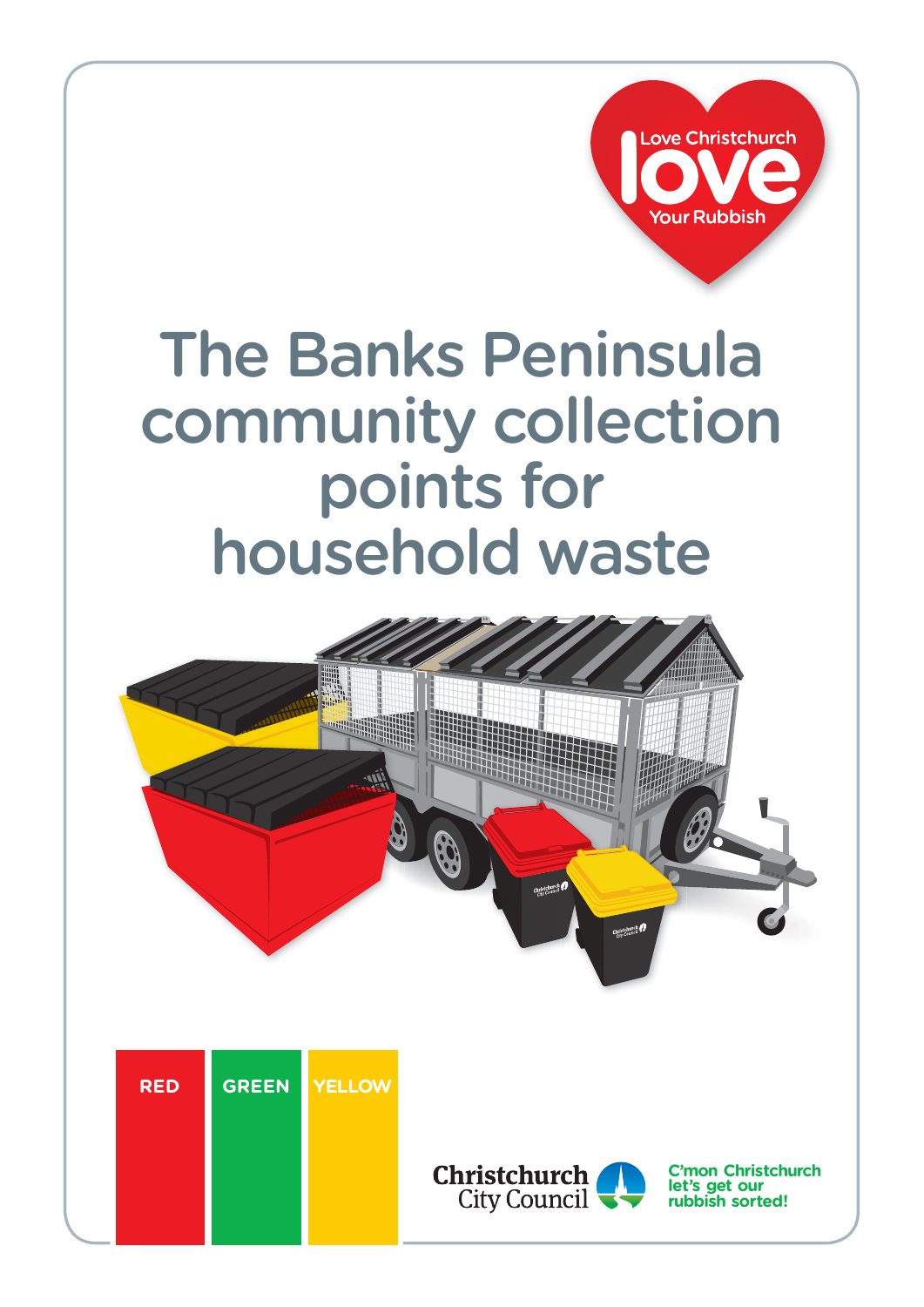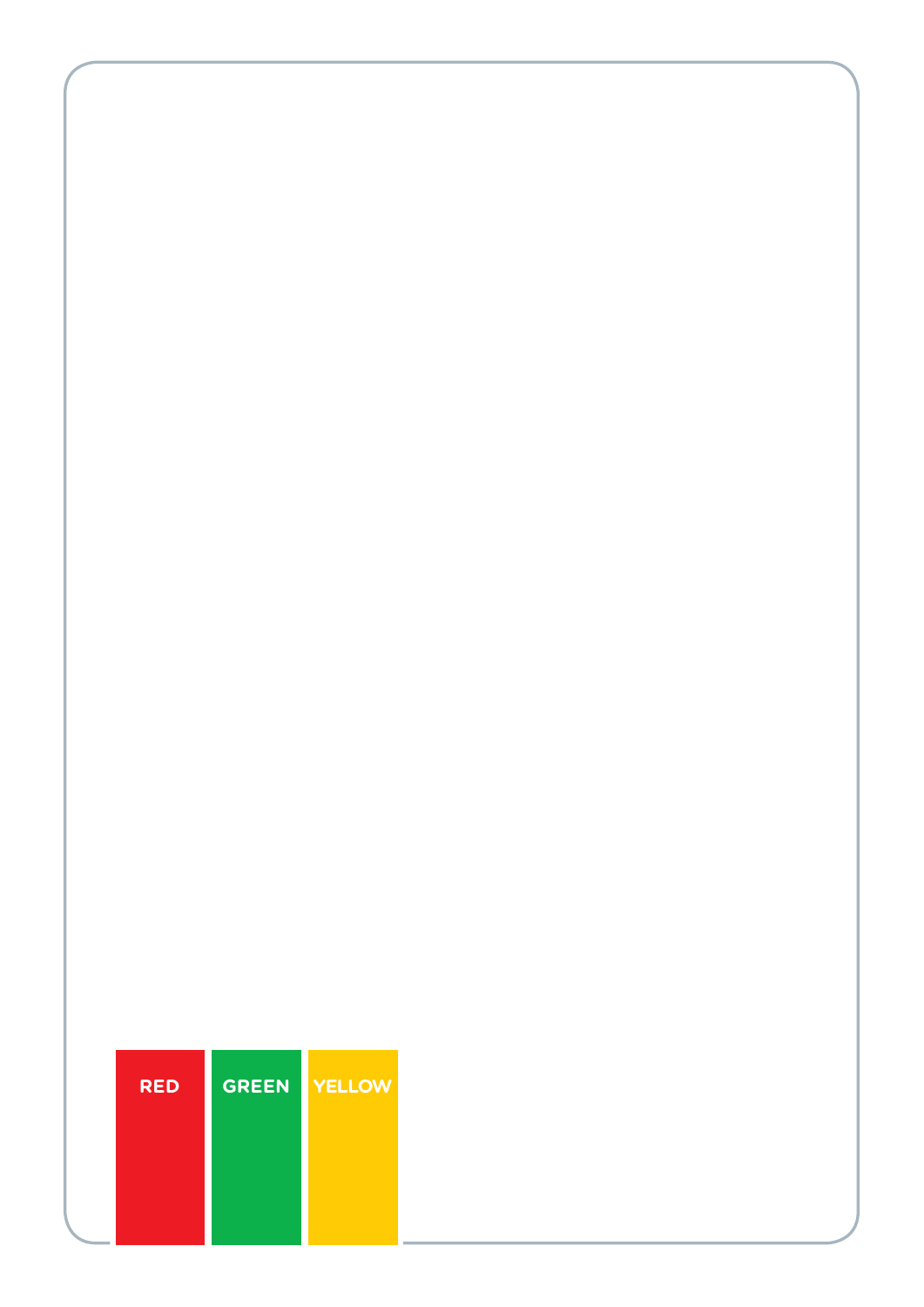## Banks Peninsula community collection points

There are a number of types of collection points. The main ones are:

Recycling skip/trailer/wheelie bin for household recycling

Rubbish skip/wheelie bin for household waste



#### How the service works

- For residents **not** on a kerbside collection route, there are community collection points where domestic quantities of bagged rubbish and recycling can be dropped off
- The amount of rubbish and/or recycling dropped off by a resident should not exceed the amount that can be placed in the kerbside wheelie bins. As a guide, this amount is two rubbish bags per week and three recycling bags per week
- Properties **not** on a kerbside collection route pay a **part** Waste Minimisation Charge on their rates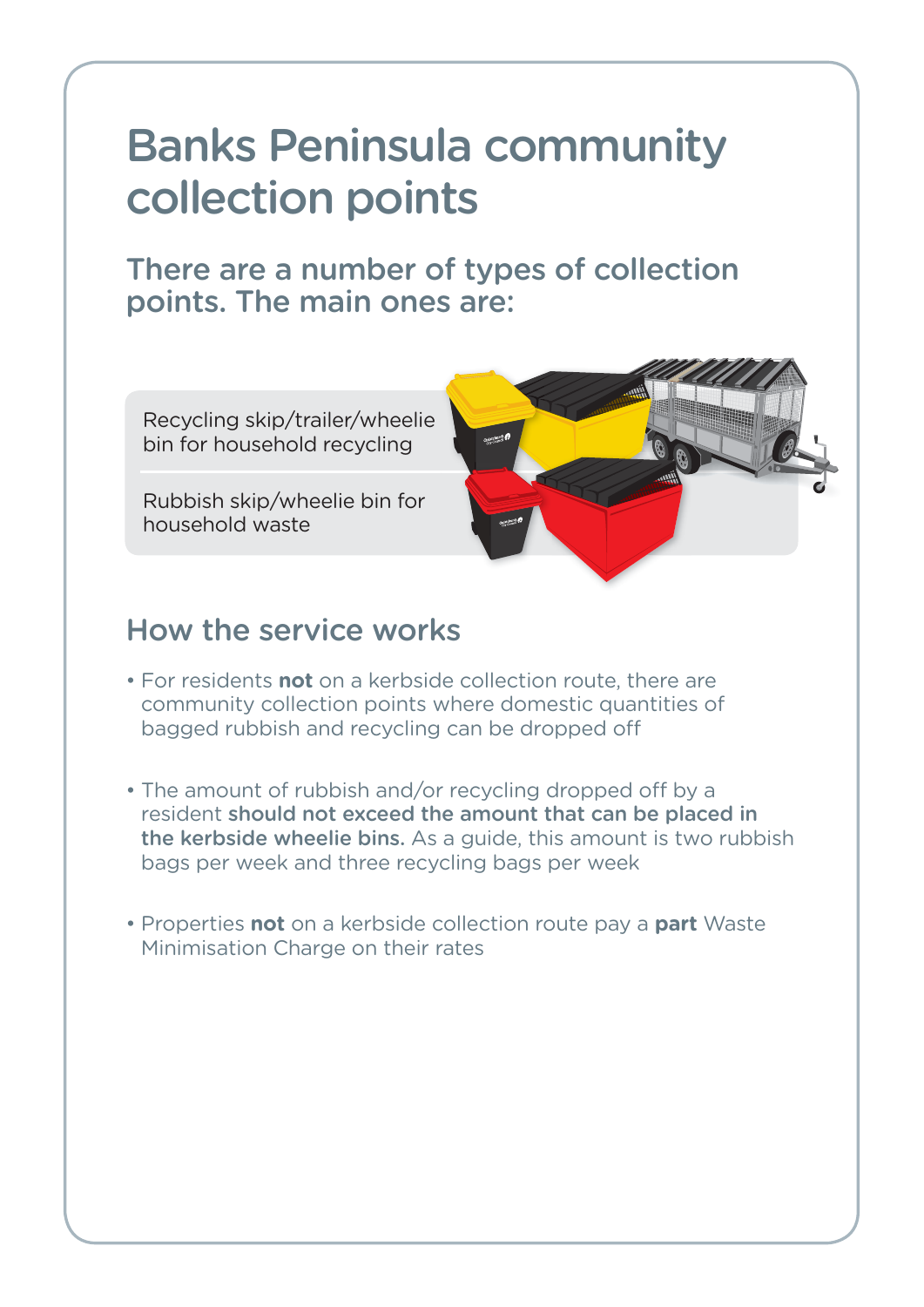## How to use the community collection points

| Colour of skip/<br>wheelie bin | <b>Description</b><br>of waste | <b>Quantity that can</b><br>be dropped off<br>each fortnight |
|--------------------------------|--------------------------------|--------------------------------------------------------------|
|                                | Household<br>recycling         | 240 litres<br>(3 bags per week)                              |
|                                | Household<br>rubbish           | 140 litres<br>(2 bags per week)<br>againsi to                |
|                                | Household<br>recycling         | 240 litres<br>(3 bags per week)                              |
|                                |                                |                                                              |

### Ensure you use the collection points correctly:

- Place only domestic quantities of rubbish and recycling in the skips/wheelie bins/trailer
- **Only put acceptable material in the skips/wheelie bins/trailer.** Check the information in this brochure and at the community collection point
- Take green waste, large items, large quantities and commercial waste to a transfer station for recycling or disposal. Locations of transfer stations and EcoDrops are on the back page